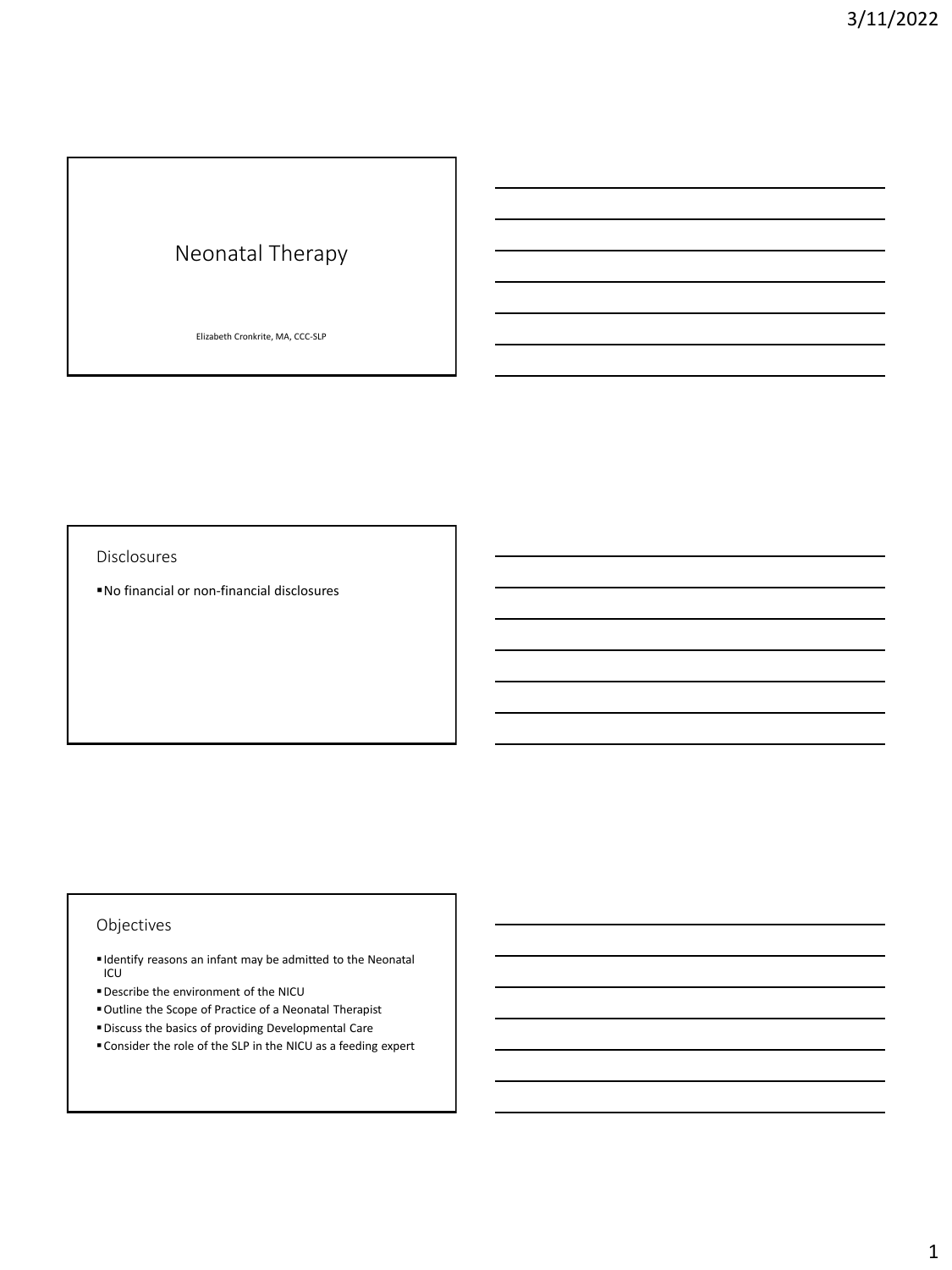### History of Neonatology

- **■1870: Infant mortality more than 230/1,000 births**
- 1896: Dr. Couney brought the incubator to the US
- **1920: Formula feeds are introduced**
- **.** 1930: New incubator could deliver oxygen to the baby inside and was used in the first dedicated transport vehicle in Chicago

#### History of Neonatology

- ▪1959: Dr. Mary Ellen Avery and Jere Mead describe deficiency of surfactant in the lungs of infants with respiratory distress syndrome
- 1965: First NICU opened in the US at Yale Hospital **■1970: Dr. Heidelise Als introduced the Newborn**
- Individualized Developmental Care and Assessment Program (NIDCAP)

## Levels of Care

- **ELevel I Well Newborn Nursery**
- **ELevel II Special Care Nursery**
- ▪Level III NICU
- ▪Level IV Regional NICU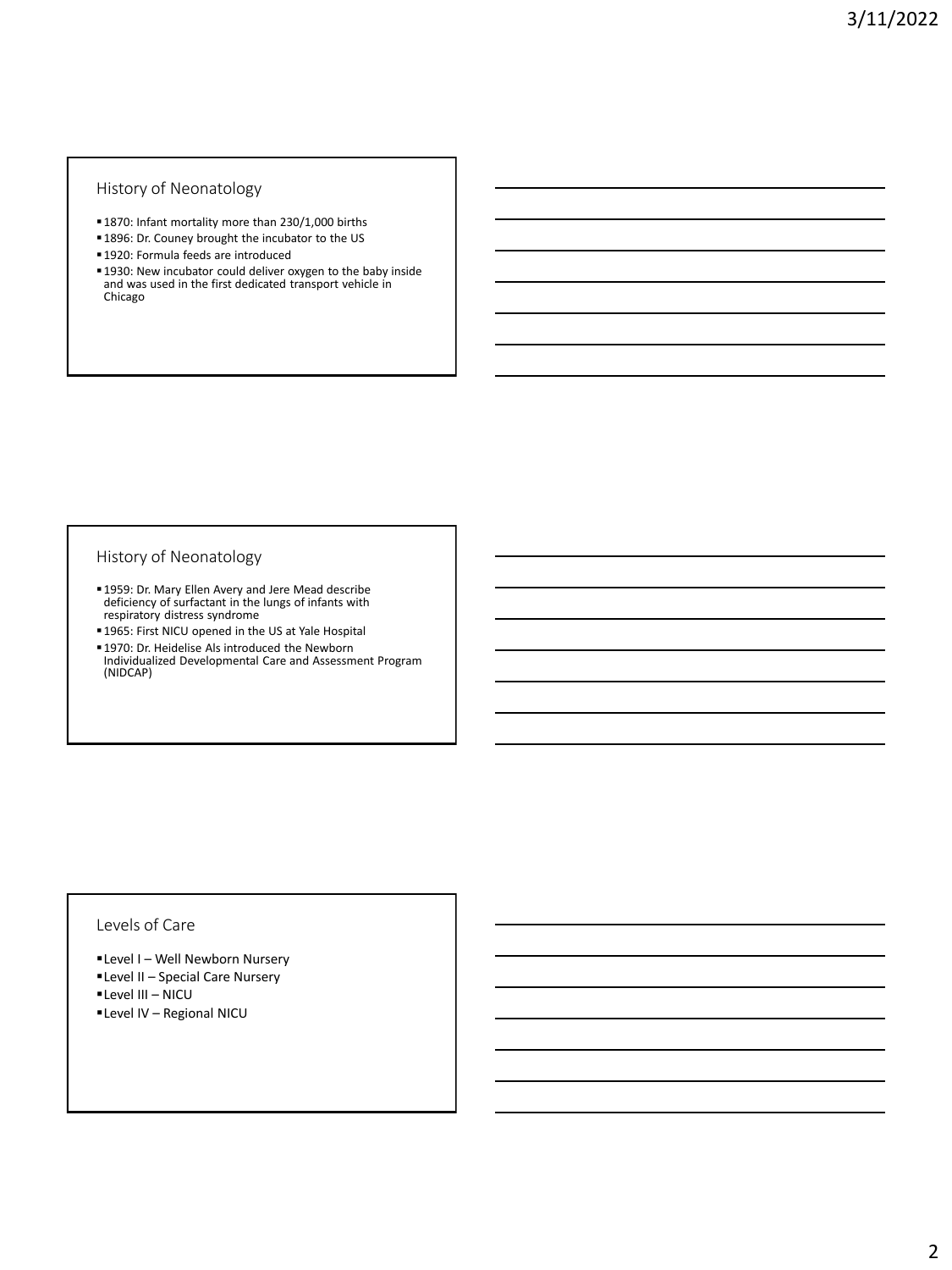### The Neonatal ICU

- Complications from prematurity
- Birth anomalies
- Brain injury
- Cardiac conditions
- Infection
- Jaundice
- Neonatal Abstinence Syndrome (NAS)
- Respiratory distress

# Neonatal Therapy (NT)

"Neonatal Therapy is the art and science of integrating typical development of the infant and family into the environment of the NICU." NANT Core Scope of Practice



https://neonataltherapists.com

# Neonatal Therapy

- PT, OT, and/or SLP
- **Complex subspecialty ■ Multidisciplinary approach**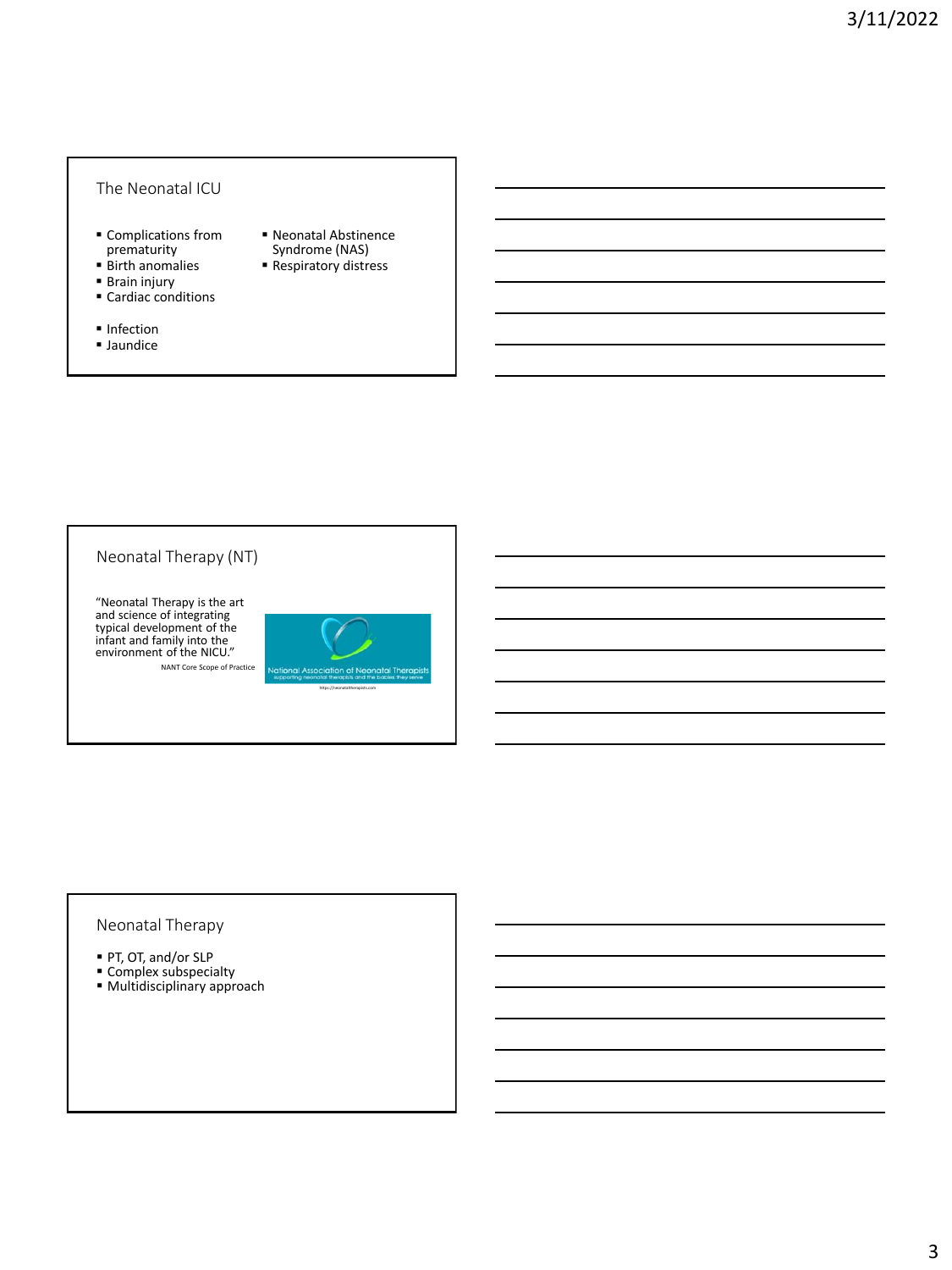#### Foundational Skills

- **Intervention requires continuous assessment**
- **Factors affecting assessment and intervention**
- Individualized to meet the unique needs of each infant and family

### Foundational Knowledge

- Embryology Basic anatomy & physiology of the neonate
- Dynamic Systems Theory Synactive Theory Family Centered Care • Synactive Theory<br>• Family Centered Care<br>• Attachment Theory
- 
- Acute and chronic stress<br>■ Neurodevelopment<br>
(motor, sensory,<br>
autonomic)<br>■ Neurobehavior<br>■ Fetal/neonatal brain<br>
development
	- Basic feeding & swallowing
		- Atypical and typical preterm development
		- Typical
- infants ▪ Medical equipment, procedures, and terminology ▪ NICU culture
- 
- 
- 
- 
- neurodevelopmental outcomes of preterm
- 

# Universe of Developmental Care Model

- Interaction of the body and the environment has a huge impact on brain development
- **Experiences create synapses**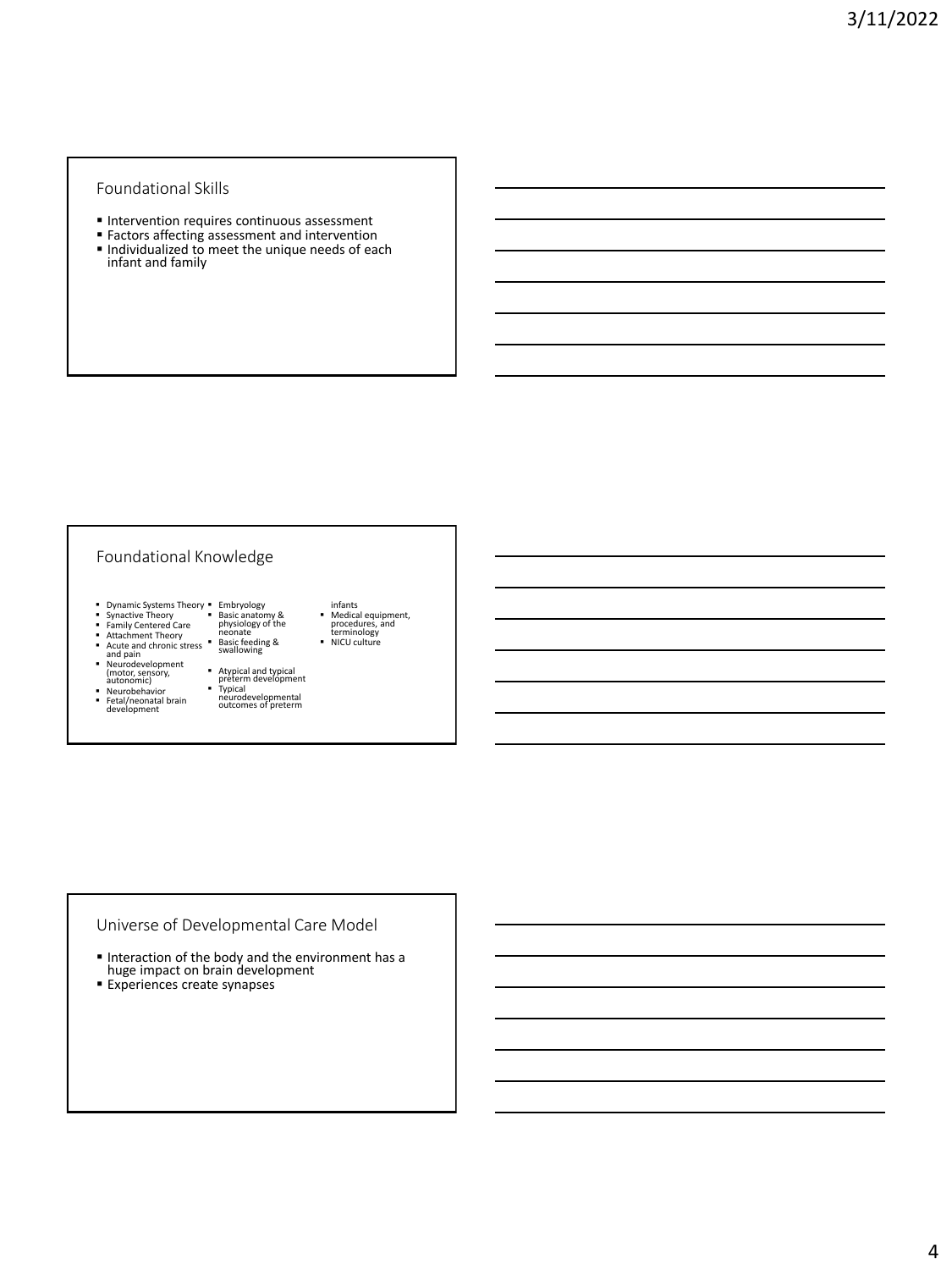# Fetal Development ▪ <8 weeks: embryonic period when most organ systems are formed ■ 8+ weeks: fetal period<br>marked by significant growth ■ 12 weeks: spontaneous movements Embryo http://www.medicalgraphics.de/en/projects/list-ofprojects/projects-2019/illustrations-about-developmentof-embryo-and-fetus.html

### Fetal Development

- 
- 16 weeks: eye movements<br>begin, swallowing amniotic<br>fluid, growth starts to slow<br>■ 20 weeks (half way!): fetus is<br>active 10-30% of the day,<br>cochlear function develops



# Fetal Development



▪ 23-24 weeks (viability): fat deposits, neurological pain system, lung growth ▪ 28 weeks: eye blinking

▪ 32+ weeks: continued fat deposits, growth, and lung development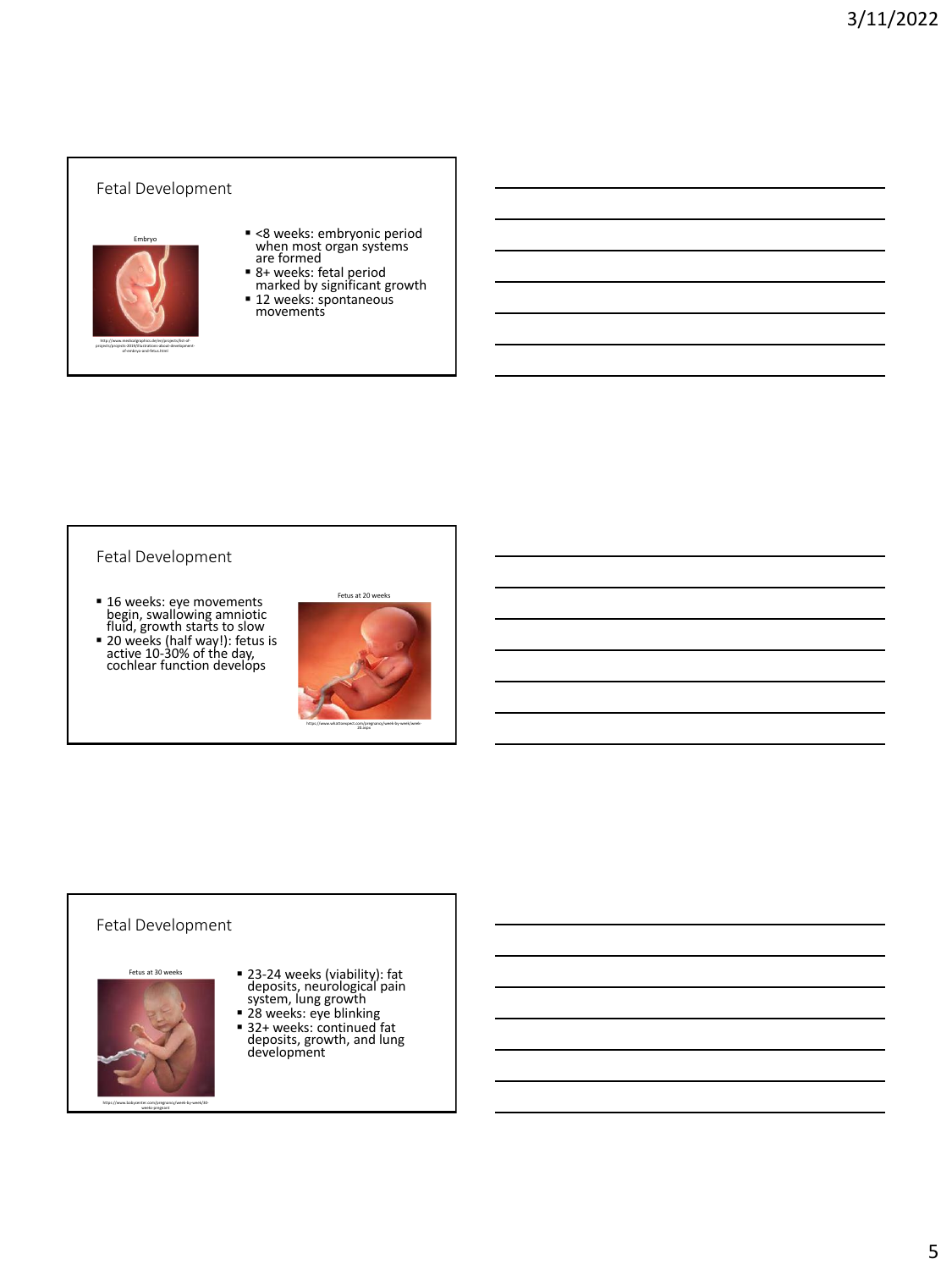

| <u> 1989 - Johann Stoff, deutscher Stoffen und der Stoffen und der Stoffen und der Stoffen und der Stoffen und der</u> |  |  |
|------------------------------------------------------------------------------------------------------------------------|--|--|
|                                                                                                                        |  |  |
| <u> 1989 - Johann Stoff, deutscher Stoffen und der Stoffen und der Stoffen und der Stoffen und der Stoffen und der</u> |  |  |
| <u> 1989 - Johann Stoff, deutscher Stoffen und der Stoffen und der Stoffen und der Stoffen und der Stoffen und der</u> |  |  |
| the control of the control of the control of the control of the control of                                             |  |  |
|                                                                                                                        |  |  |





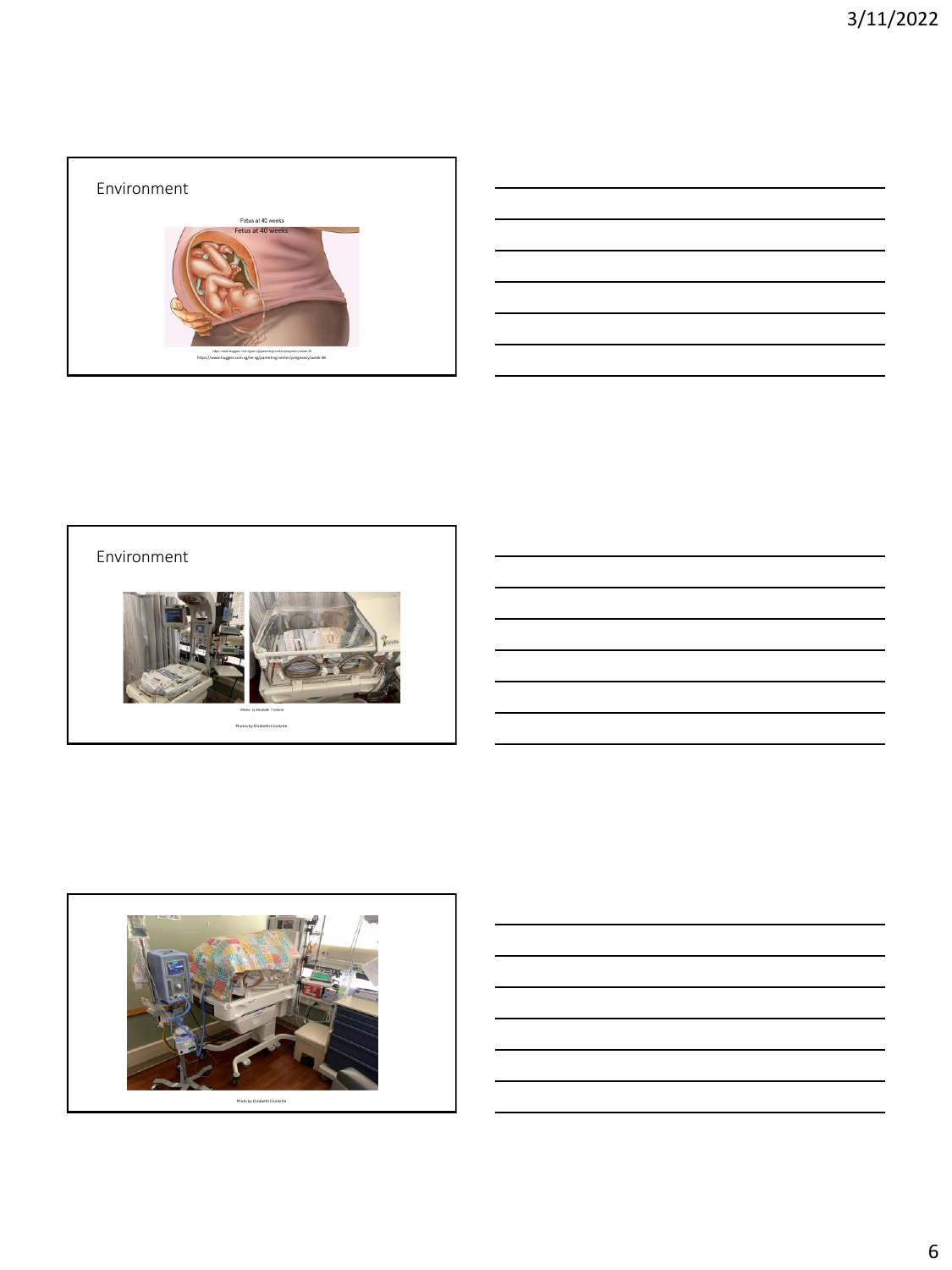

| the control of the control of the control of the control of the control of the control of the control of the control of the control of the control of the control of the control of the control of the control of the control |  |  |
|-------------------------------------------------------------------------------------------------------------------------------------------------------------------------------------------------------------------------------|--|--|
|                                                                                                                                                                                                                               |  |  |
|                                                                                                                                                                                                                               |  |  |
|                                                                                                                                                                                                                               |  |  |
|                                                                                                                                                                                                                               |  |  |
|                                                                                                                                                                                                                               |  |  |
|                                                                                                                                                                                                                               |  |  |
| the control of the control of the control of the control of the control of the control of the control of the control of the control of the control of the control of the control of the control of the control of the control |  |  |
|                                                                                                                                                                                                                               |  |  |
|                                                                                                                                                                                                                               |  |  |
|                                                                                                                                                                                                                               |  |  |
|                                                                                                                                                                                                                               |  |  |
|                                                                                                                                                                                                                               |  |  |



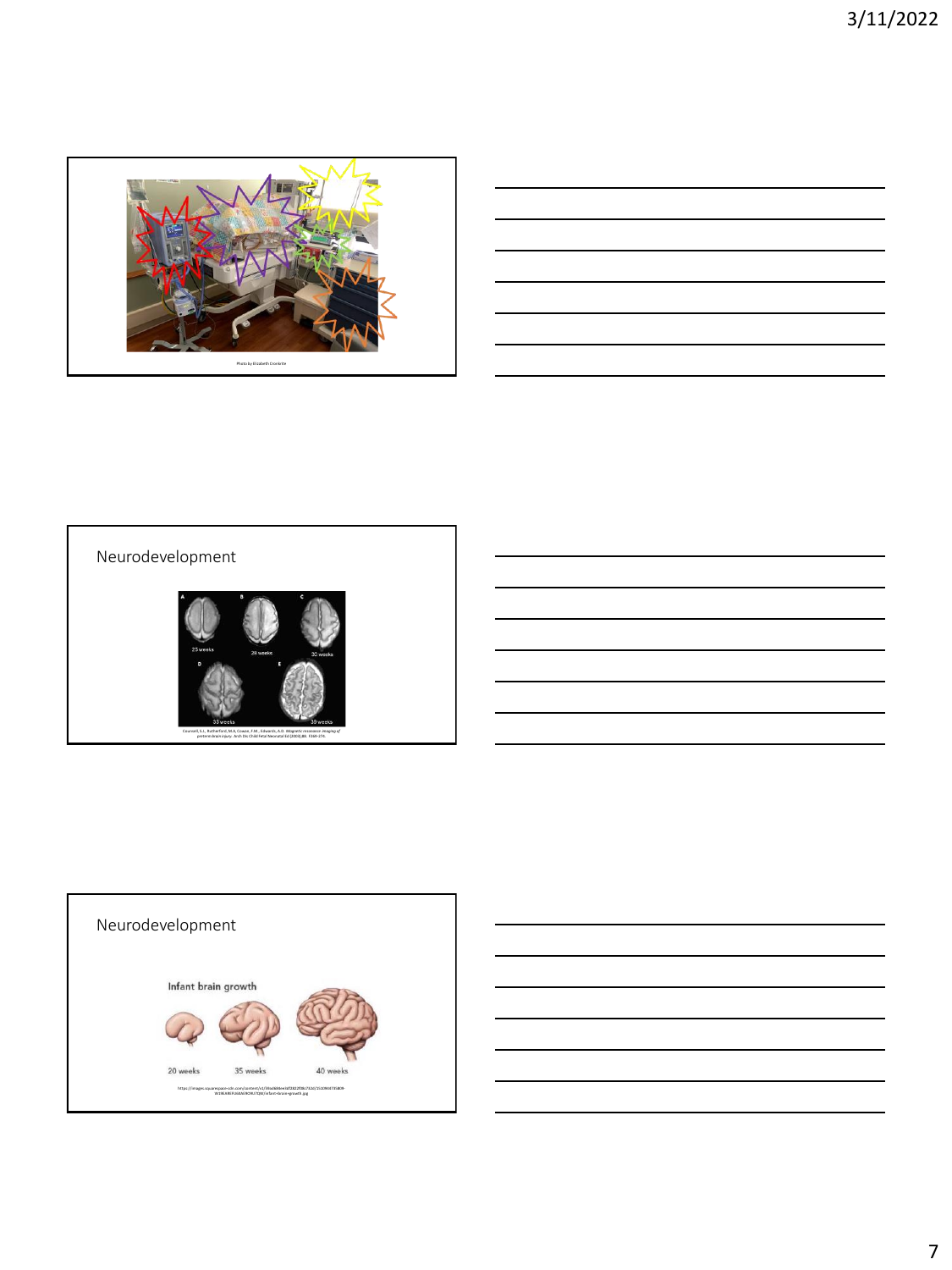#### How can we help???

- **E** Look at the infant-environment interaction
- **B** Support the development of the subsystems
	- Neurobehavioral
	- Neuromotor
- Musculoskeletal
- Sensory Aerodigestive

#### Neurobehavioral

- Autonomic
- Motor
- State
- Attention
- **Self-regulation**

#### Neuromotor

- Positioning and handling for caregiving, rest, and recovery
- Movement patterns
- **Reflex development**
- Muscle tone development
- Compromise following insult or injury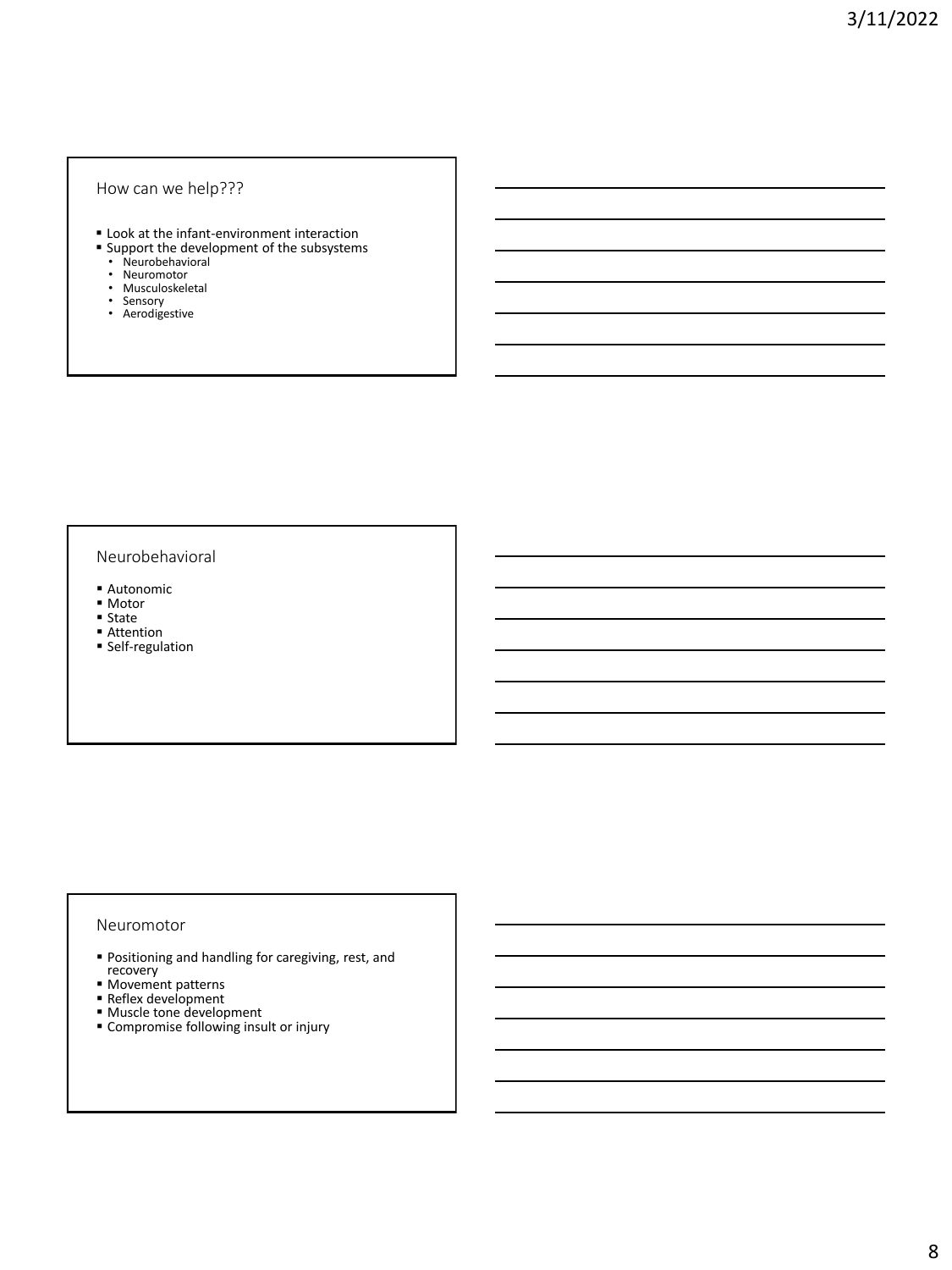### Musculoskeletal

- **Posture and alignment development**
- **Antigravity movements**
- **Physiologic tolerance of activity**
- **Management of orthopedic anomalies**
- **Prevention of iatrogenic deformities**

#### Sensory

- Tactile Vestibular Olfactory Gustatory Auditory<br>– Visual
- 
- 
- Interruptions in the sequence of development can<br>lead to sensory interference<br>■ S.E.N.S.E. Program<br>■ Ex: 30 weeks: limited light, 30 minutes/day of soft talking,<br>mom's scent, oral care with breast milk, 1.5 hours/day<br>po

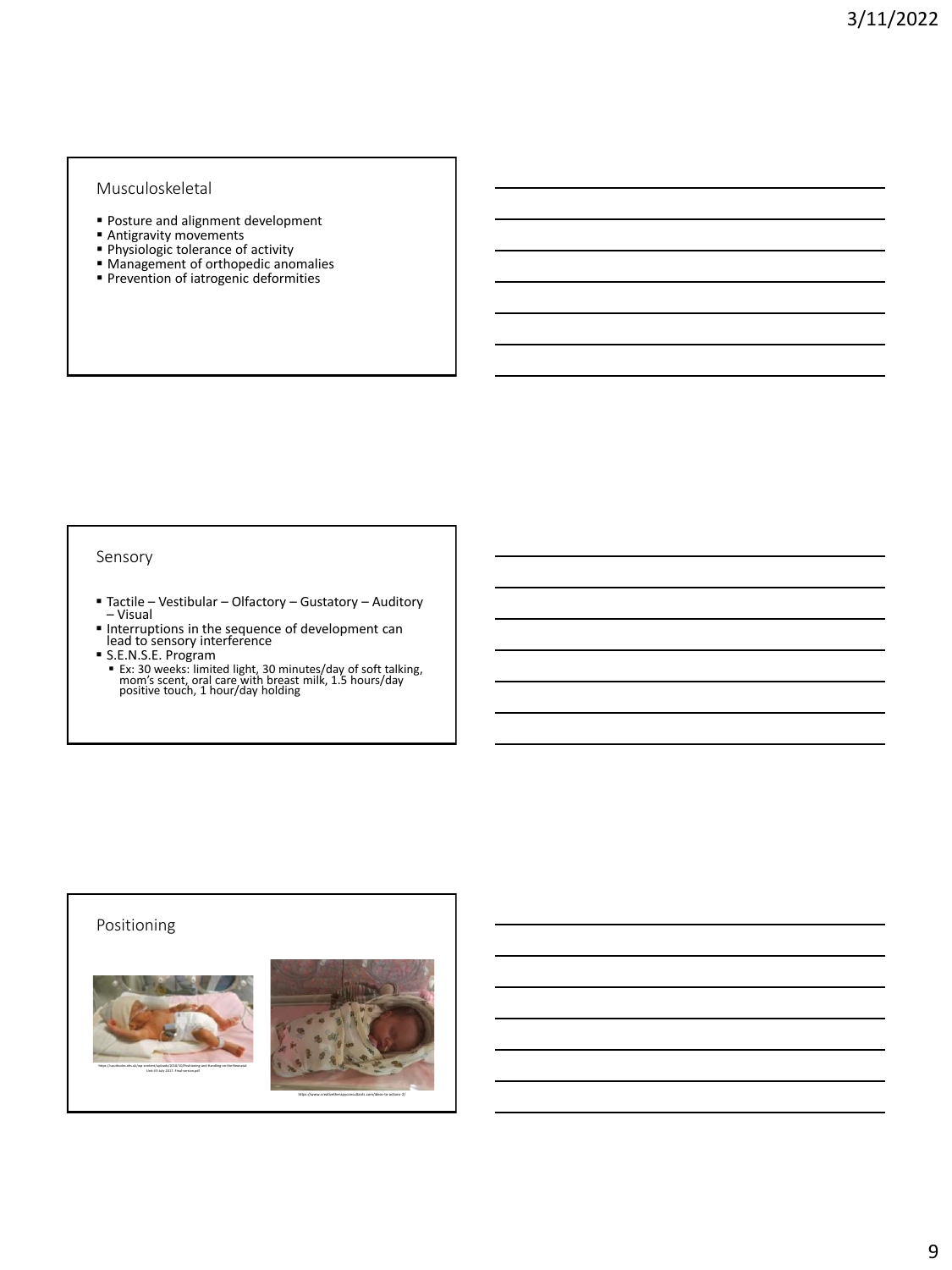# Handling

- 
- Soothing versus procedural touch Deep static pressure versus light moving touch
- **Preparatory touch Slow, intentional movements**



#### Environment

- No or low light
- Quiet environment
- Mother's scent
- **Breastmilk**

feeding

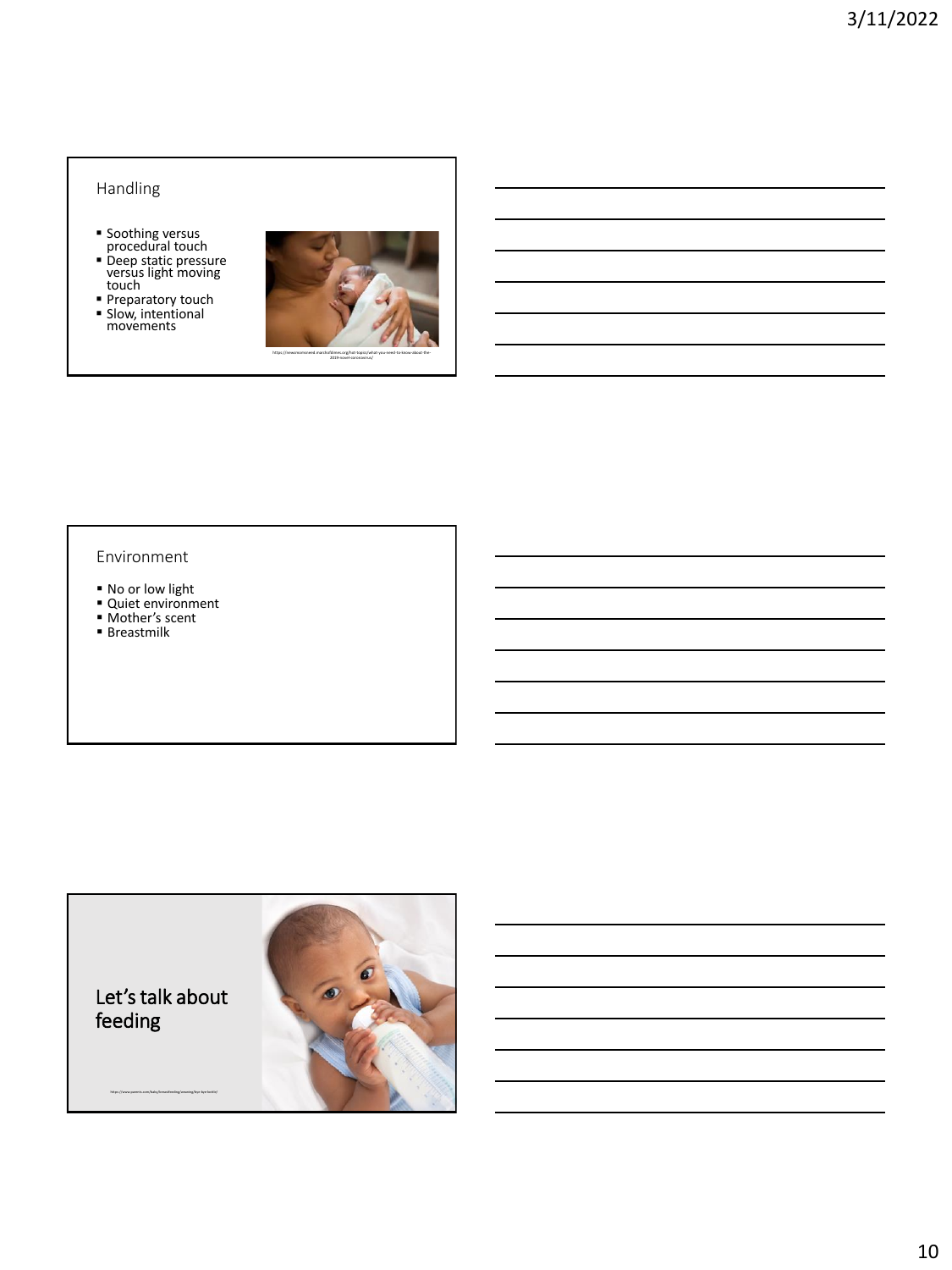### Oral Feeding Difficulty

- 40-70% of infants born prematurely or with chronic medical conditions report severe feeding problems
- Structural anomalies (cleft palate, TEF, etc.)
- **Infants' response to feeding difficulty is variable**



### Feeding Milestones

- **Example 16 Fetus is swallowing amniotic fluid at 16 weeks**
- Non-nutritive and comfort sucking
- 32-34 weeks: will start to show readiness for oral feeds
- 36+ weeks: coordinated and efficient oral feeding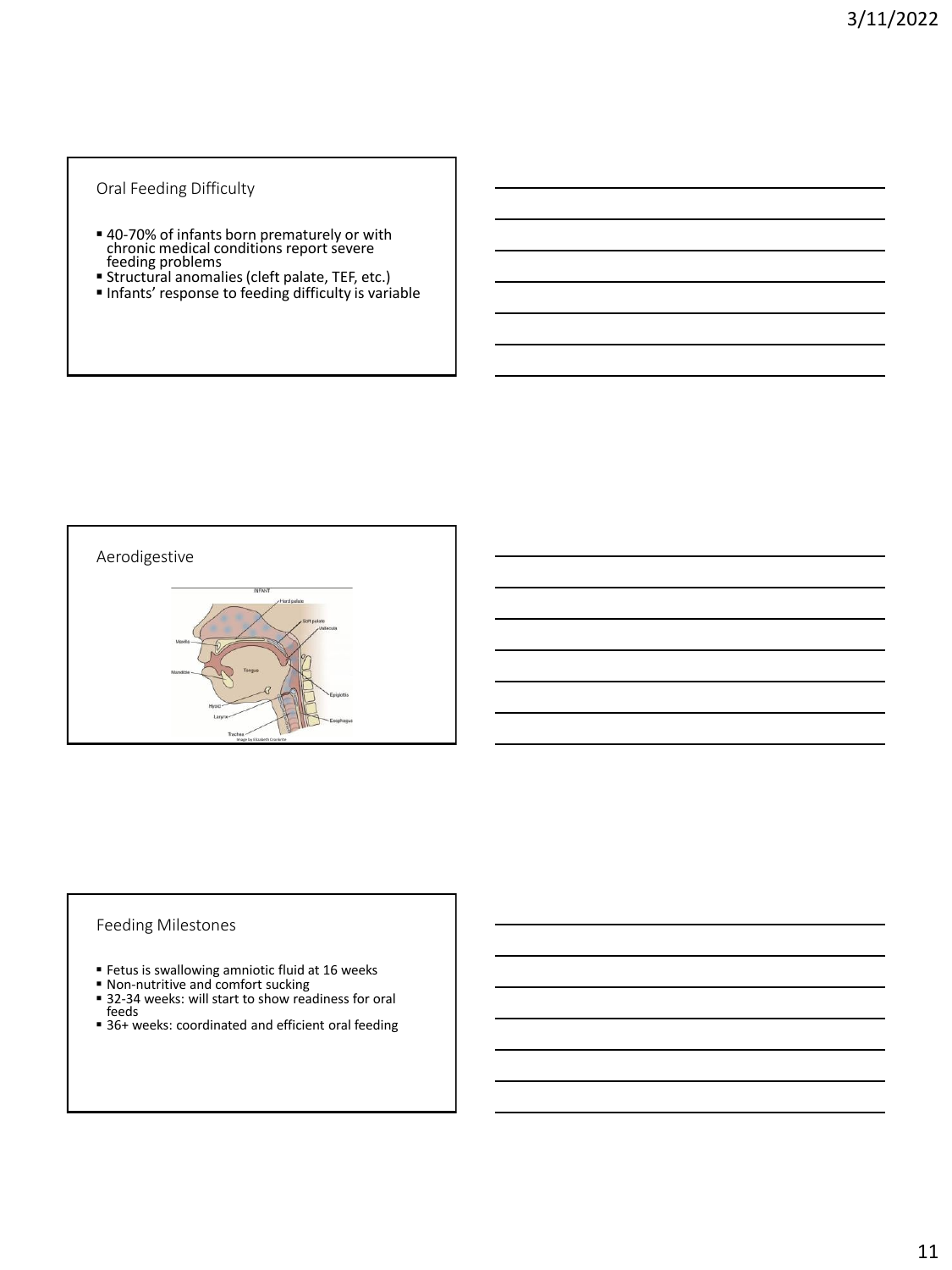# Feeding Interventions

■ Non-nutritive suck



# Feeding Interventions

■ Oral sensorimotor<br>stimulation



Image by Elizabeth Cronkrite

# Feeding Interventions

■ Cue-based feeding

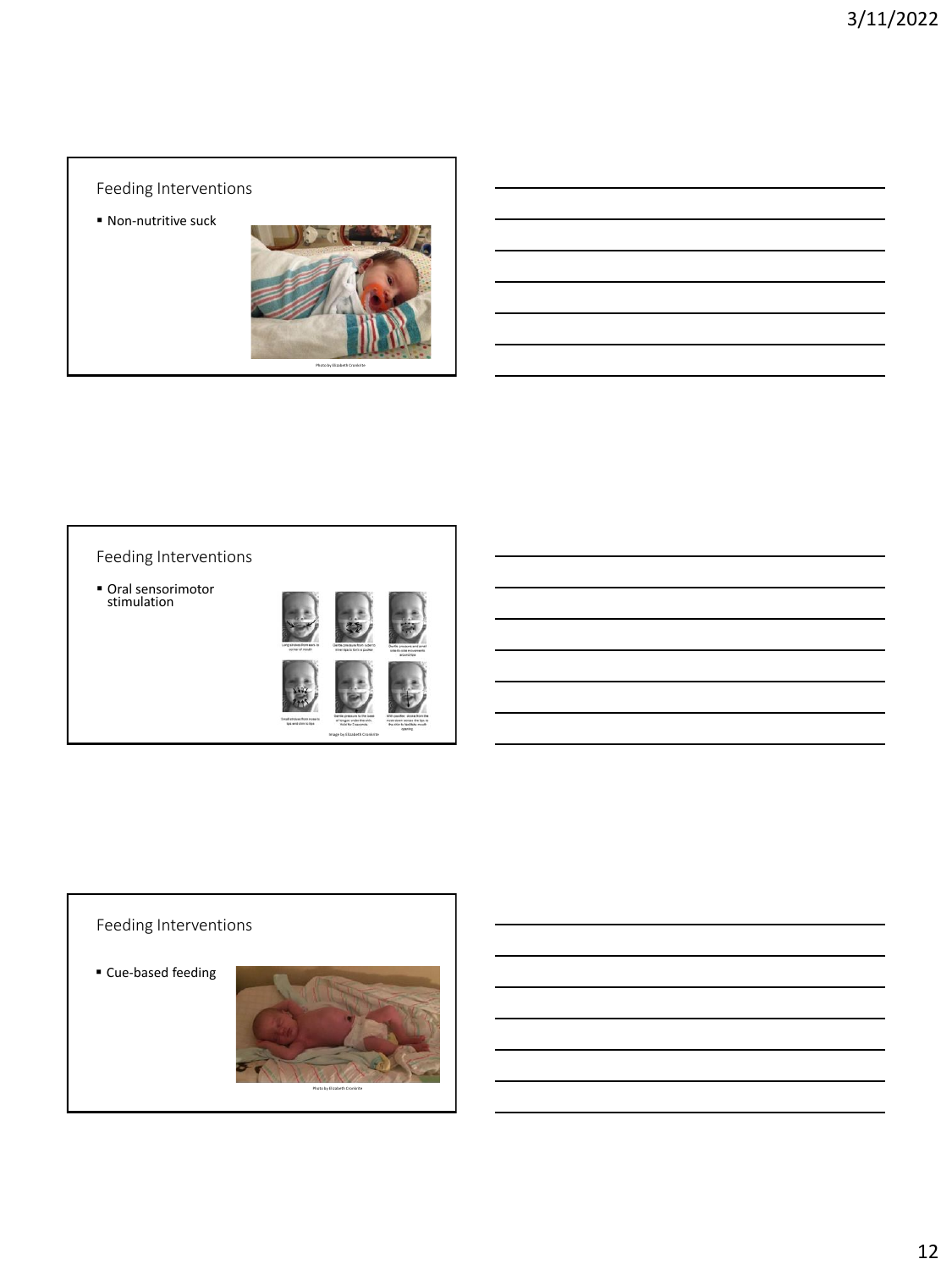#### Feeding Interventions

**·** Side-lying position **·** Slow flow nipples



Advocating for SLP in your NICU

- **Medically complex and fragile infants**
- Risk for feeding difficulty and aspiration
- **Oral feeding is complex and can lead to adverse** sequelae
- SLPs are swallowing experts

#### Summary

- NICU admissions
- Foundational Knowledge for a Neonatal Therapist
- **Developmental care through a systems approach**
- **The elemental role of the SLP as a feeding expert**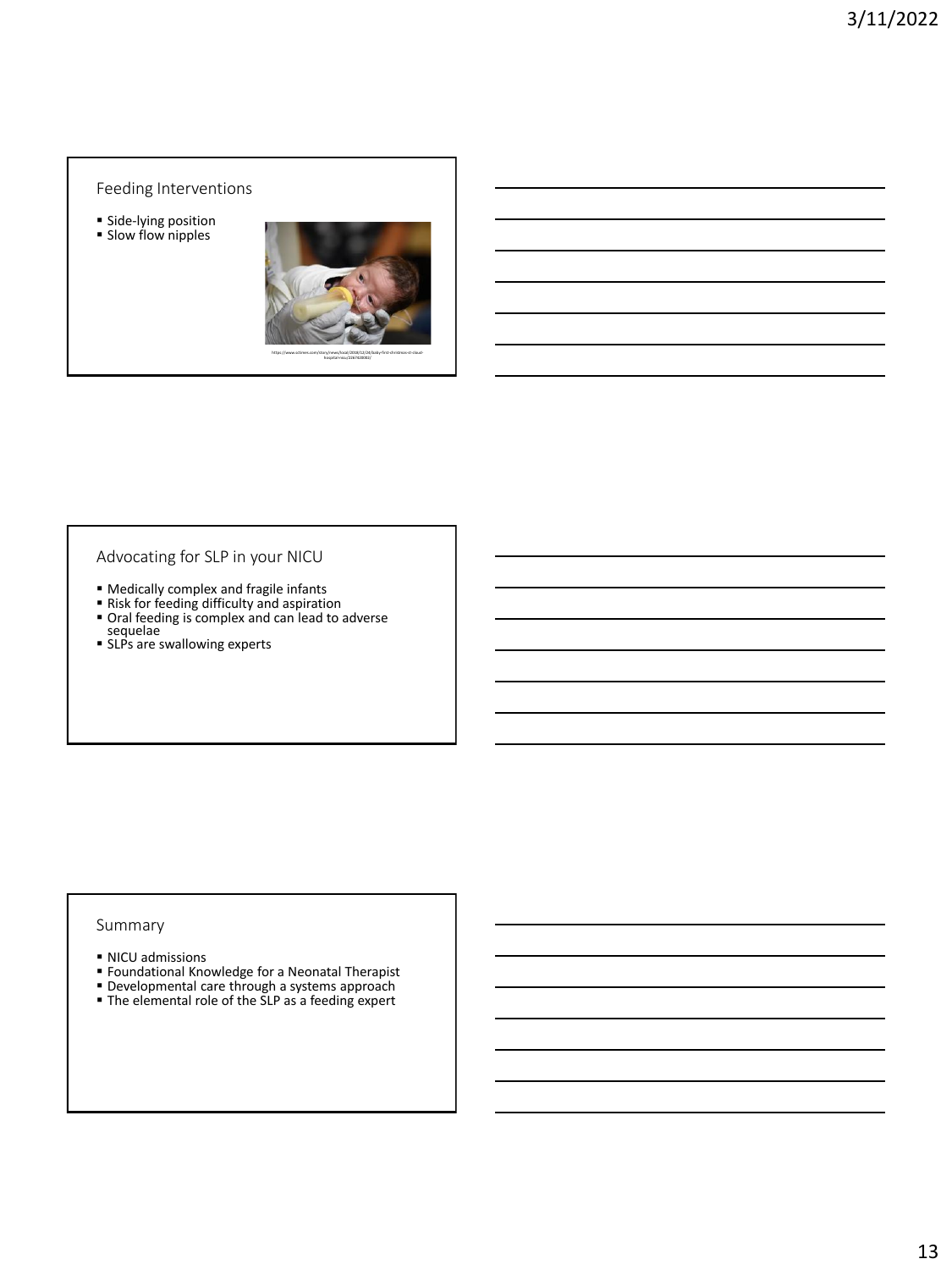## Questions?



#### References

- Aguilar-Vázquez, E., Pérez-Padilla, M. L., Martin-López, M. de, & Romero-Hernández, A. A. (2019). Rehabilitation of sucking and swallowing<br>alterations in premature newborn at the neonatal intensive care unit. Boletin Médi
- American Academy of Pediatrics. (2012). Levels of neonatal care. Pediatrics, 144(5), 1341. Andrews, B., Pellerite, M., Myers, P., & Hageman, J. R. (April 2014). NICU follow-up: Medical and developmental management age 0 to 3 years. NeoReviews, 15(4), e123-e132.
- Arora, K., Goel, S., Manerkar, S., Konde, N., Panchal, H., Hegde, D., & Mondkar, J. (2018). Prefeeding oromotor stimulation program for<br>improving oromotor function in preterm Infants A randomized controlled trial. Indian
- Campbell-Yeo, M., Disher, T., Benoit, B., & Johnston, C. (2015). Understanding kangaroo care and its benefits to preterm infants. Pediatric<br>Health, Medicine and Therapeutics, 15.
- Centers for Disease Control and Prevention. National Center for Health Statistics. Describing the Increase in Preterm Births in the United States, 2014–2016. Retrieved April 19, 2021.

#### References

- Centers for Disease Control and Prevention. (2020, October 30). Premature birth. Centers for Disease Control and Prevention.<br>Centers for Disease Control and Prevention. Reproductive Health. Preterm Birth. Rerieved April 19
- Collett, B. R., Aylward, E. H., Berg, J., Davidoff, C., Norden, J., Cunningham, M. L., Speltz, M. L. (2012). Brain volume and shape in infants with<br>Celorunational plagiocephaly: Child's Nervous System, 28(7), 1083–1090.<br>Co
- Coughlin, M., Lohman, M. B., & Gibbins, S. (2010). Reliability and effectiveness of an infant positioning assessment tool to standardize<br>developmentally supportive positioning practices in the neonatal intensive care unit.
- Craig, J. W., & Smith, C. R. (2020). Risk-adjusted/neuroprotective care services in the NICU: The elemental role of the neonatal therapist (OT, PT, SLP). Journal of Perinatology, 40(4), 549–559. Edney, S. K., Jones, S., & Boaden, E. (2019). Screening for feeding difficulties in the neonatal unit: Sensitivity and specificity of gestational age vs. medical history. Journal of Neonatal Nursing, 25(3), 116–120.